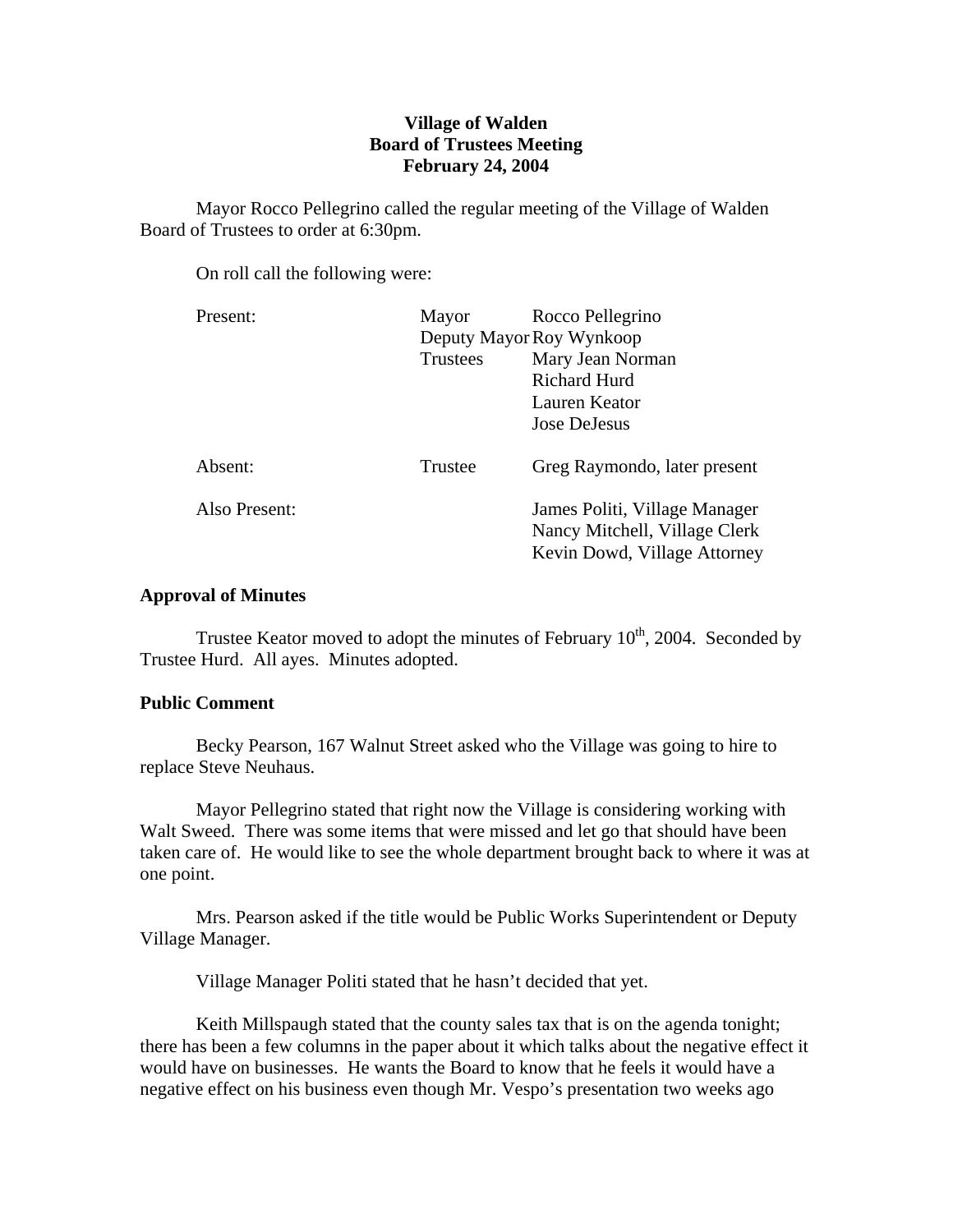claimed that 55% or 45% of the sales in Orange County actually comes from people outside of Orange County. He does business with Dutchess and Ulster Counties which are higher tax rates. In his business they collect the tax for the county they deliver to, not the county they sell from. People will go to where they can save the tax. Right now with the competition from North Carolina, which on everybody's tax form there is a line that says if you owe other sales tax for things you buy out of state or over the internet, you're suppose to claim it and pay tax on it. They have to pay tax for everybody. It's not uncommon for them to have a \$5,000 sale and  $7\frac{1}{2}\%$  is almost \$400 which is a lot of money to add onto a purchase and it really does hurt peoples decisions to make a purchase locally. He would like the Board to take all that into consideration. Also, talking about all the mandates Orange County has to pay whether they can afford it or not and we as a society start to revolt against some of these taxes that there is no end to where they are going. He asked Mr. Vespo that question at the meeting two weeks ago and he claimed that it was ten years since the last tax increase and he knows that isn't true because there was a quarter percent raise not that long ago.

 Mr. Millspaugh further stated that he wants to clarify his position and the reason why he wrote the letter two weeks ago. He just wants to make sure that all the things the Board deals with are done in public and the discussions are all taken place so that the public can participate or hear the decisions. That is why he copied the Open Meetings Law because that is how you know government is functioning the way it is suppose to function. In looking at some of his information on the Open Meetings Law he came across a document from New York State that says when you go into Executive Session citing a general category, such as personnel matters only, it's not sufficient ground for going into Executive Session. The motion should be more specific. However, it can't put into jeopardy what the Board is talking about. He asked about the topic on the agenda two weeks ago, property purchase, he realizes that mentioning a specific property would be sensitive, he questions whether it truly would significantly effect the selling price of the property, but he believes the community has the right to know what the Village is looking for property for. He's looking for open communication but not going beyond where the community needs to know.

 Mayor Pellegrino stated that he didn't say anything about it at the last meeting and he's not going to say anything about it now.

 Mr. Millspaugh indicated that there is nothing on the agenda tonight about it and there is nothing in the minutes about it. He's interested in what it is in reference to, but not specifically the property, but why is the Village looking at property.

 Mr. Dowd explained that if the Board told Mr. Millspaugh the reason why they wanted it he could narrow it down to what property they are talking about. It will all become clear when and if the Board decides to go forward and announces that's what they want to do.

Mayor Pellegrino stated that it would go to the public, if it's moved upon.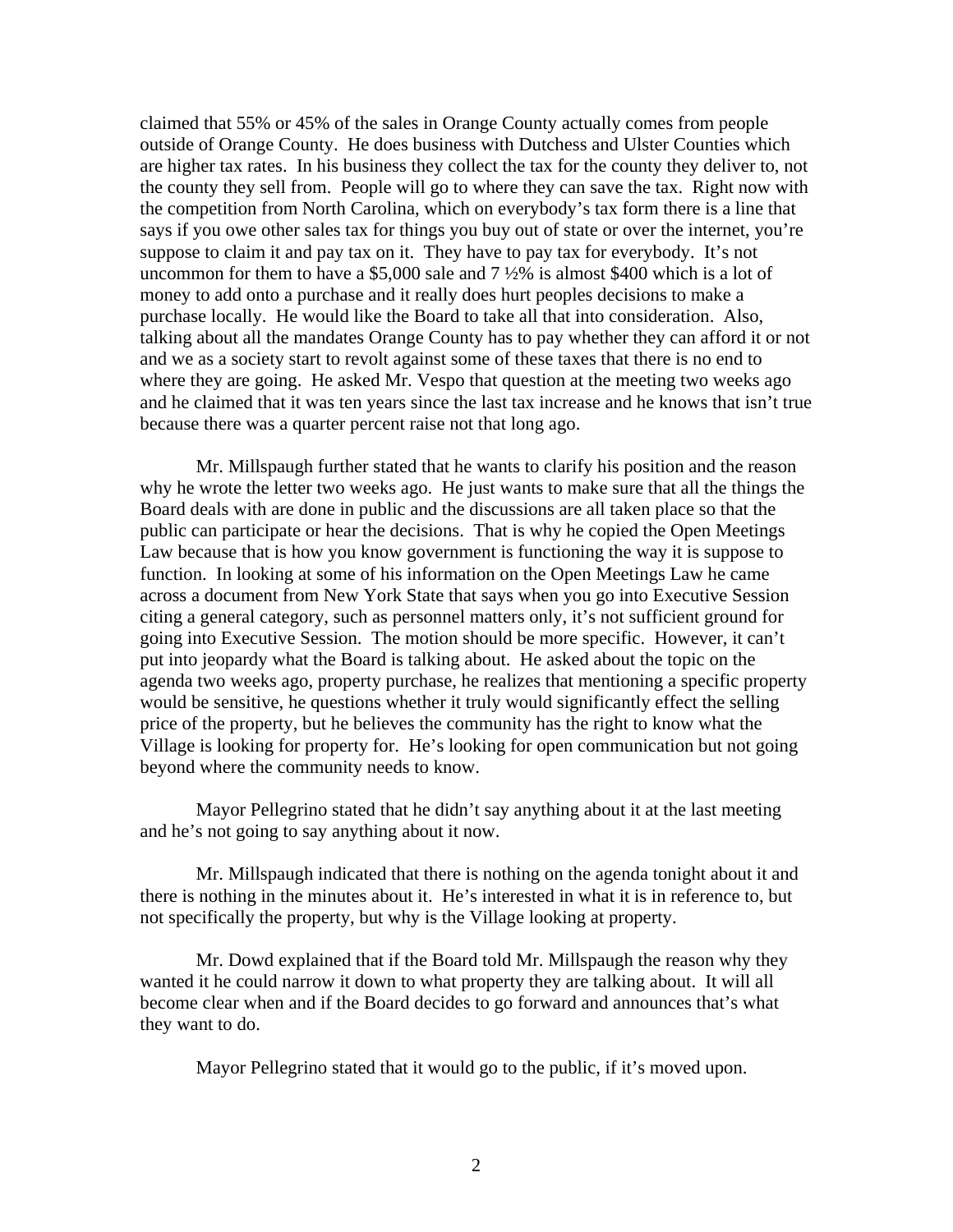Mr. Millspaugh asked if the Village could enter into a contract without having a public meeting about it.

Mayor Pellegrino stated that he wouldn't, even if he could.

Mr. Dowd indicated that action of the Board would have to be taken in public.

 Mr. Millspaugh stated that for everything that goes on he feels the public doesn't know enough of what goes on in the Village of Walden. It's a concern that the Board should address.

 Trustee DeJesus asked if Mr. Millspaugh doesn't think the Board has enough discussions at the meetings. He went back and did some research on the minutes, how this was handled before, in terms of executive sessions. He doesn't see where this Board is handling it any different then when Mr. Millspaugh was on the board. The same kind of action that they took then this Board takes now. He doesn't understand what the situation is where Mr. Millspaugh feels that this Board is not having enough discussion. He feels this Board is pretty open. There are no secret meetings taking place anywhere. Every decision that is made is made in public. He's still a little baffled by the whole attitude about the Board is having discussions in secret. He takes offense to that.

 Mr. Millspaugh indicated that there is very little substance on tonight's agenda which involves running the Village. There are no discussion items. Becky brought up the point about what is the future of the organizational structure of the Village. This is an open public meeting; we are supposed to hear what the thinking is for the organizational structure of the Village.

 Mayor Pellegrino stated that there were suppose to be some other items on the agenda. He asked Mr. Millspaugh to blame him for things not being on the agenda, but he's trying to move this Village forward and he's doing it his way. We are having fun and we are being successful. He's not doing it the way Mr. Millspaugh would do it, but he's doing it from his heart.

 Mr. Millspaugh stated that there is the Open Meetings Law that says it's all supposes to be out on the table.

Trustee DeJesus asked Mr. Millspaugh what he felt was not on the table.

Deputy Mayor Wynkoop also asked what kind of information is not on the table.

Mr. Millspaugh asked if the Village was going to a Deputy Manager.

 Deputy Mayor Wynkoop stated that we already answered that, nothing has been decided.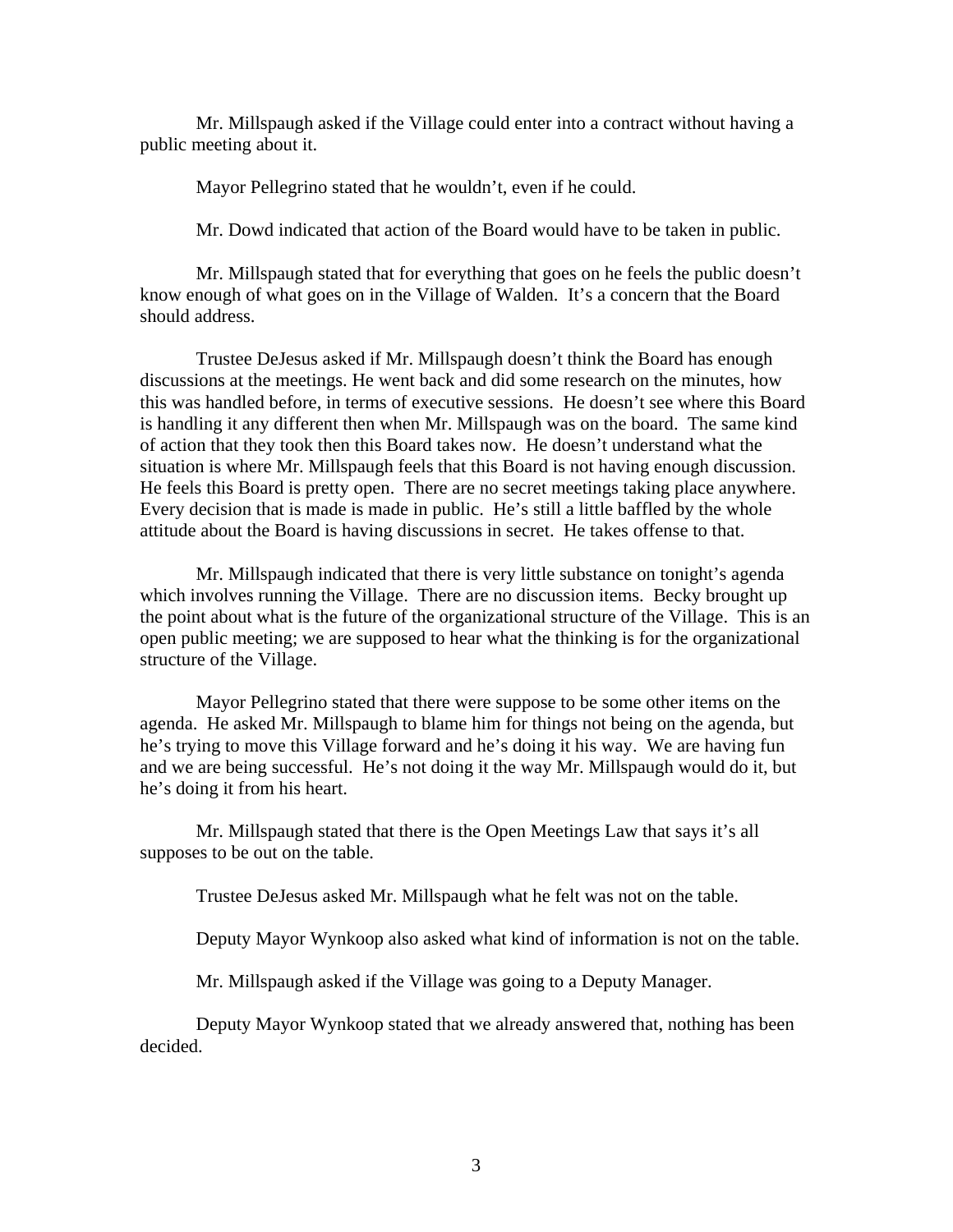Trustee DeJesus stated that the manager told Becky that no decision has been made on that. He has to bring it to the table and it has to be discussed. He doesn't understand what Mr. Millspaugh is looking for. Some of the things Mr. Millspaugh brings up has no substance, if he wants to talk about substance. He takes great offense, the comments that the agenda does not include discussion items. Every agenda has to have discussion items? He doesn't understand it.

 Jodi Lynn, Walden Community Council stated that she attends the meetings and she finds that sometimes she feels she is listening in on a conversation that she's not clear about what is being discussed. She is not saying it's not open but sometimes she can't hear or she is just not sure what is being discussed. Maybe some items should be explained to the public.

 Trustee Hurd explained that sometimes things get discussed over months, so that there is continuity with the Board that a person who doesn't come regularly doesn't pick up on it.

 Deputy Mayor Wynkoop asked Mrs. Lynn if she felt the Board wasn't sticking to the agenda.

Mrs. Lynn stated that she does feel the Board is sticking to the agenda.

## **Audited Bills**

Trustee Norman moved to pay the audited bills of February 24, 2004. Seconded by Trustee DeJesus. All ayes. Motion carried.

# **Resolution No. 6-03-04, Resolution for Cities, Towns and Villages Supporting the County of Orange's Home Rule Request Seeking an Increase in the Existing County Sales Tax Rate**

Mayor Pellegrino indicated that so far 24 municipalities are for this and 4 against. As of February  $20<sup>th</sup>$ , 2004 there were 20 that took no action.

 Deputy Wynkoop stated that he is a businessman, not to the extent Mr. Millspaugh is, he can see when you sell a big item there is a big sales tax. He also knows that they promised us that if we don't pass the sales tax that it will come back to us in the form of a property tax and he knows a lot of people in Walden that cannot afford an increase in property tax.

 Trustee DeJesus stated that he has a couple issues with this; the County Executive is threatening people not to provide grants to their communities, which is unethical. That is bullying and he doesn't appreciate it because he has a responsibility to the taxpayers in Walden. The tax increase is going to come regardless if the Board passes the county sales tax increase or not. He will not support this sales tax increase. They really need to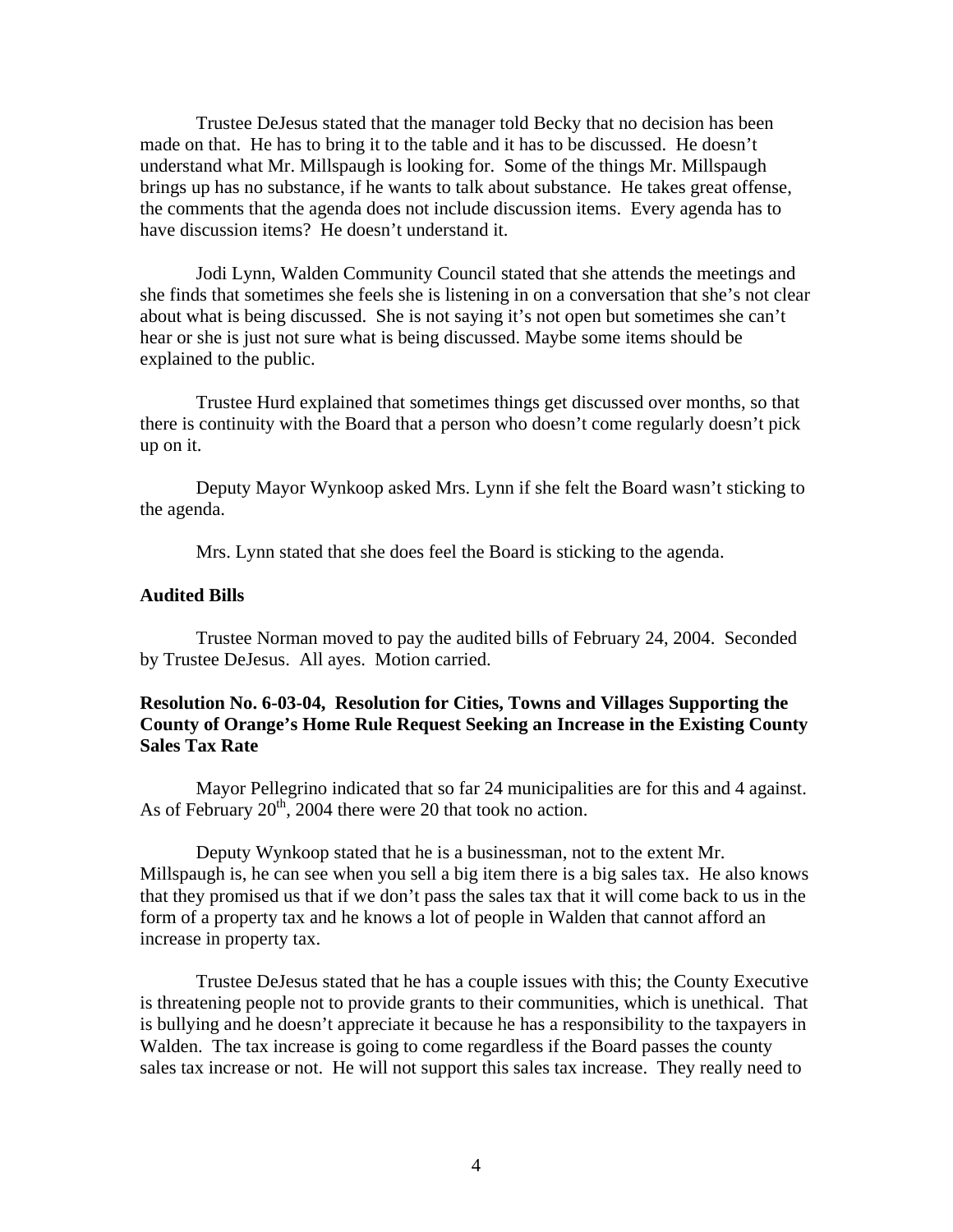look at zero base budgeting. If you are collecting \$340 million then you start with that and work your way back.

 Trustee Keator stated that she was adamant against the tax and Mr. Vespo's presentation didn't impress her. She spoke to some people about this. When she does her personal budget for her household she puts an increase in there every year saying it is for property tax. It is getting so you can't live in your own village anymore and it's not the village's fault. She got to think about people who don't own homes, people that rent don't have to worry about property tax, but if they go to the store they can help that a little bit if they do have to raise the sales tax. She would rather see everybody pay the tax when they go to the store as opposed to just the homeowners getting hit. The kick back the Village gets from the county sales tax was not a reckoning factor for her at all.

Trustee Norman stated that she is not a homeowner, she rents and she feels the taxpayers have gone to the limit. She has children that own homes and she would like them to stay here and its getting to the point where people can't afford it anymore. Paying a sales tax on merchandise is her way of helping.

 Trustee DeJesus stated that they must keep in mind all these mandates have to be looked at. If you are collecting \$340 million you have \$340 million to work with. You start from the top and go down the line and you look at what needs to be done.

 Trustee Hurd indicated that he is going to support the resolution because the Village would have the opportunity to derive some revenue from out of the area residents. If you rent your rent will go up if that tax goes up. He bets no one in the room has written to our Governor or our Senators and to our Federal officers saying I am sick to death of unfounded Medicaid mandates. This state is the richest Medicaid state in the United States. Mr. Vespo was wrong about what he said about the pensions. Those things are not going to level out; they are going to get worse.

 Mrs. Pearson stated that she agrees with Trustee DeJesus only because you are going to get taxed no matter what, so what is happening you are going to get taxed twice. If you can eliminate one that may be better then taking two.

 Mr. Millspaugh stated that he asked Mr. Vespo two weeks ago, what happens when all the expenses go up next year and he said then the taxes go up next year. Let's start the revolution here.

Trustee Hurd moved to adopt Resolution No. 6-03-04, (attached). Seconded by Deputy Mayor Wynkoop. All ayes with the exception of Trustee DeJesus voting no. Resolution adopted.

## **Walden Little League Request to Use Bradley Park for Baseball Season and Parade**

Trustee DeJesus moved to allow the Walden Little League to use Bradley Field from the first week in March until the last week in July and grant permission to allow the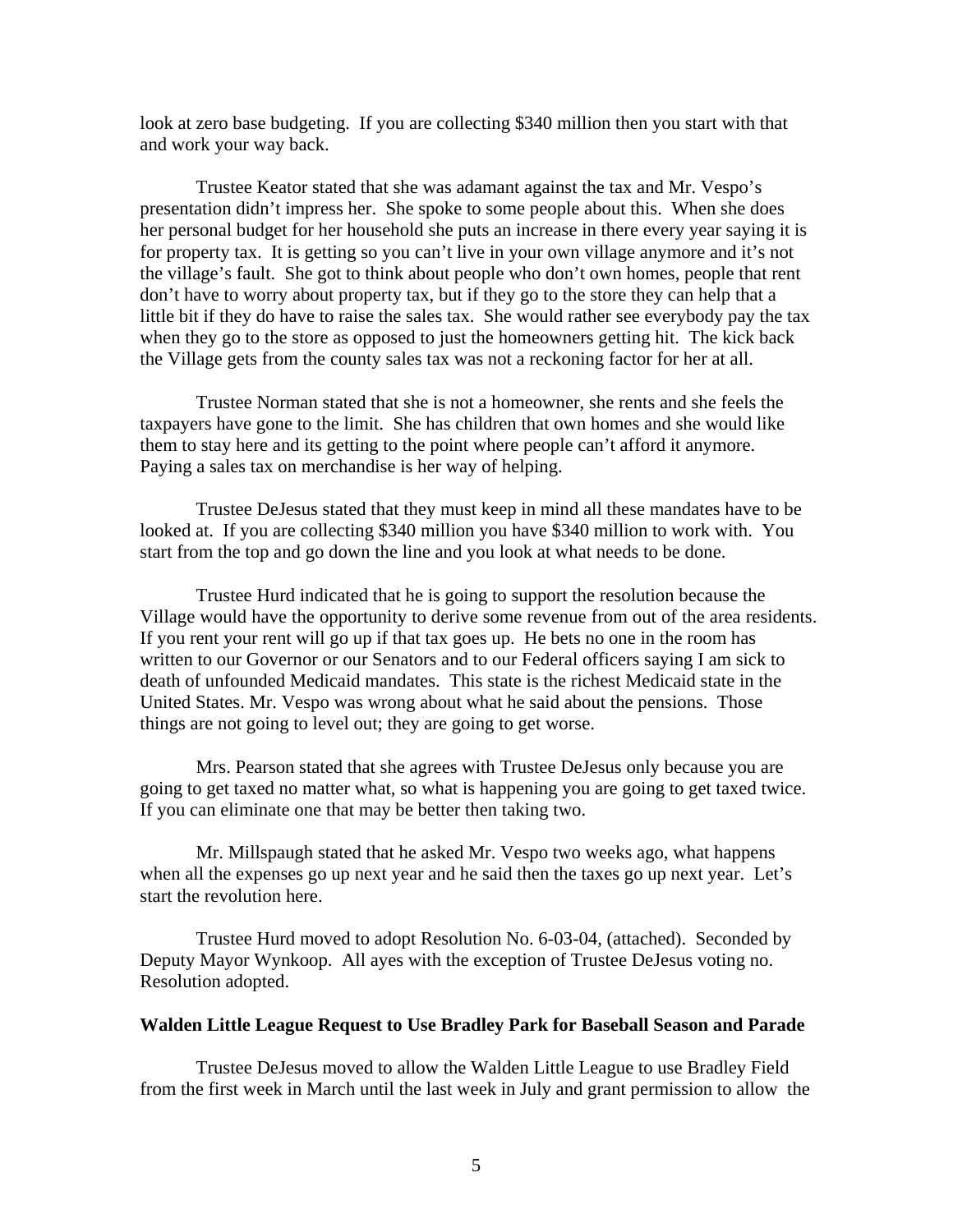annual Little League Parade on April 17, 2004 starting at the Walden Elementary School and ending at Bradley Field. Seconded by Trustee Keator.

 Trustee DeJesus stated that last year the Village set aside money for the Little League to do what ever they had to do, fill in holes here and there, is that money there?

 Manager Politi stated that there is money for the infield. They also want to replace some dugouts.

All ayes.

# **New York Environmental Protection and Spill Compensation Fund Damage Claim No. 392**

Manager Politi stated that there was an oil spill on Oak Street and the Village had to clean it up. There is a fund, New York Environmental Protection Spills Compensation Fund, and the claim was put in and we will be reimbursed \$1518.50.

Trustee Keator moved to authorize the manager sign the full release and subrogation receipt for Damage Claim No. 392. Seconded by Trustee Norman. All ayes. Motion carried.

#### **Fire Department Request**

Manager Politi stated that the request by the Fire Department to place an antenna on the Wait Street water tank has been tabled because Goosetown wanted to be here and their representative can't make it.

#### **Manager's Report**

Manager Politi indicated that the Comprehensive Steering Committee met.

 Trustee Keator stated that she feels the committee got a lot accomplished. They did come to a decision to ask the Town's Comprehensive Board to meet informally to discuss the bull's eye they have around the Village. The committee discussed pros and cons of what they would like to see. One of the things they did discuss was rezoning some of the parcels.

 Trustee DeJesus stated that the committee looked at a couple of the large parcels in the Coldenham, Edmunds Lane area. He feels the meeting went well and he feels it's critical to meet with the Town's Committee. There was also discussion regarding rail service into the Village. Mr. Sorensen will be looking into that.

 Deputy Mayor Wynkoop indicated that he attended the Town's meeting and Scott's Corners and the area around the villages were brought up. One of the councilmen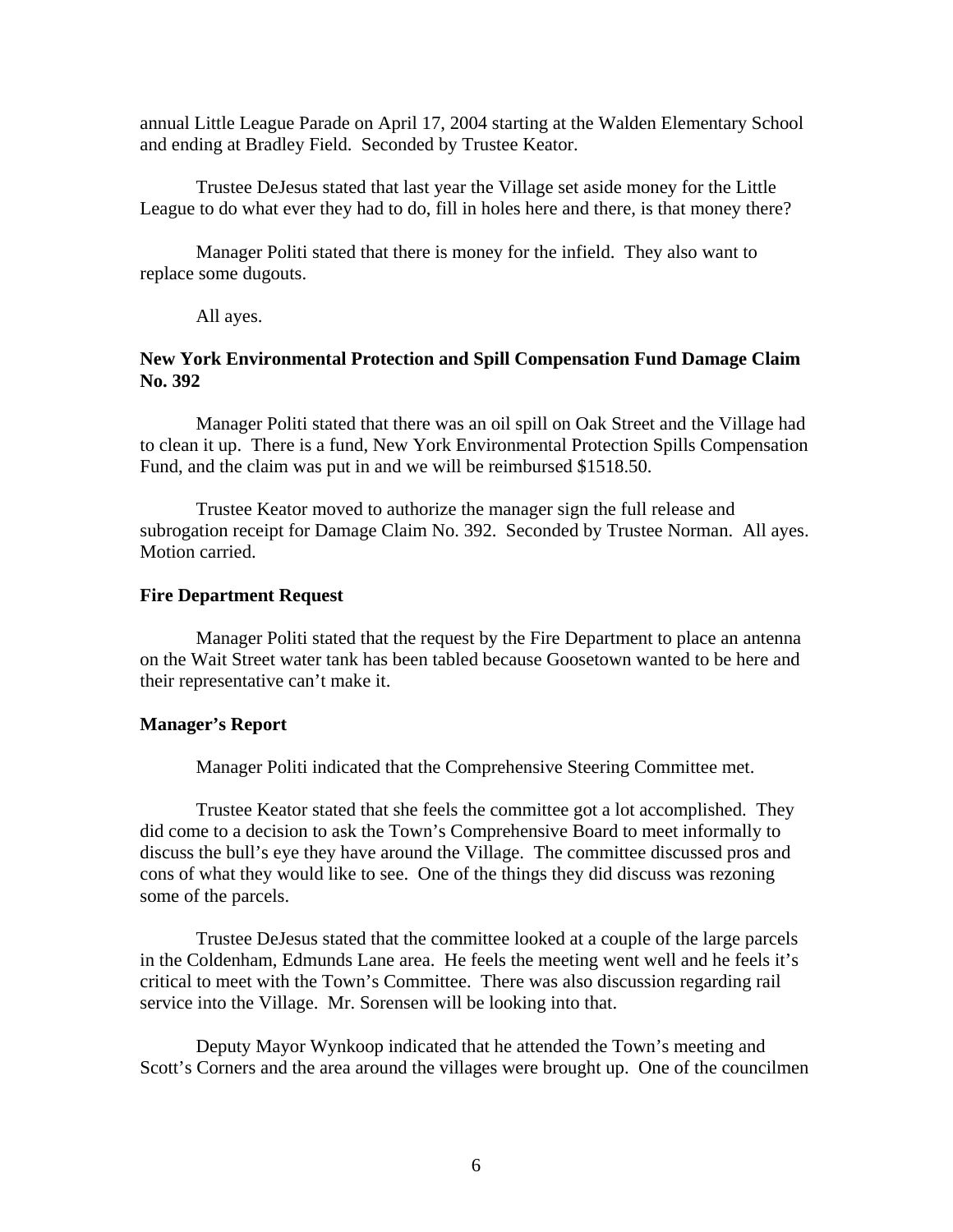indicated that he feels the Village's should annex property. The rest of the board backed away from that.

 Trustee DeJesus stated that the other thing that came out of the meeting was a question for Mr. Dowd regarding the case in Monroe where a developer is suing the Village to annex his development area. He asked if the Town can legally force the Village to annex.

 Mr. Dowd stated that if the Town says yes and the Village says no, then if anyone wants to bring it further they have to bring an Article 78, but it ends when it goes to the appellate division down in Brooklyn.

Trustee DeJesus asked if the residents have to vote on the annexation.

Mr. Dowd indicated that it depends on whether the land is vacant or not.

 Trustee DeJesus stated that there was the issue of, if you are going to do something outside the borders of the Village and it will have an impact on our Village we could call for a review of that plan.

 Mr. Dowd stated that there would be an environmental review at which point they would have to evaluate all the impacts. That's when the Village could intercede in that application.

Manager Politi stated that the Village is in budget preparation.

The manager indicated that the traffic signals are in that the Village asked for.

 Trustee DeJesus stated that the Village has to look at the each departments budgets closely and to try to keep things within bounds.

 Manager Politi stated that he has asked each department head to do that and they have.

The Sesquicentennial meeting is set for tomorrow night.

# **Board Comments**

 Deputy Mayor Wynkoop stated that the snow removal from Main Street during the day went very well.

 Trustee Norman stated that the Winter Carnival went very well. John Howland and his recreation employees did a great job.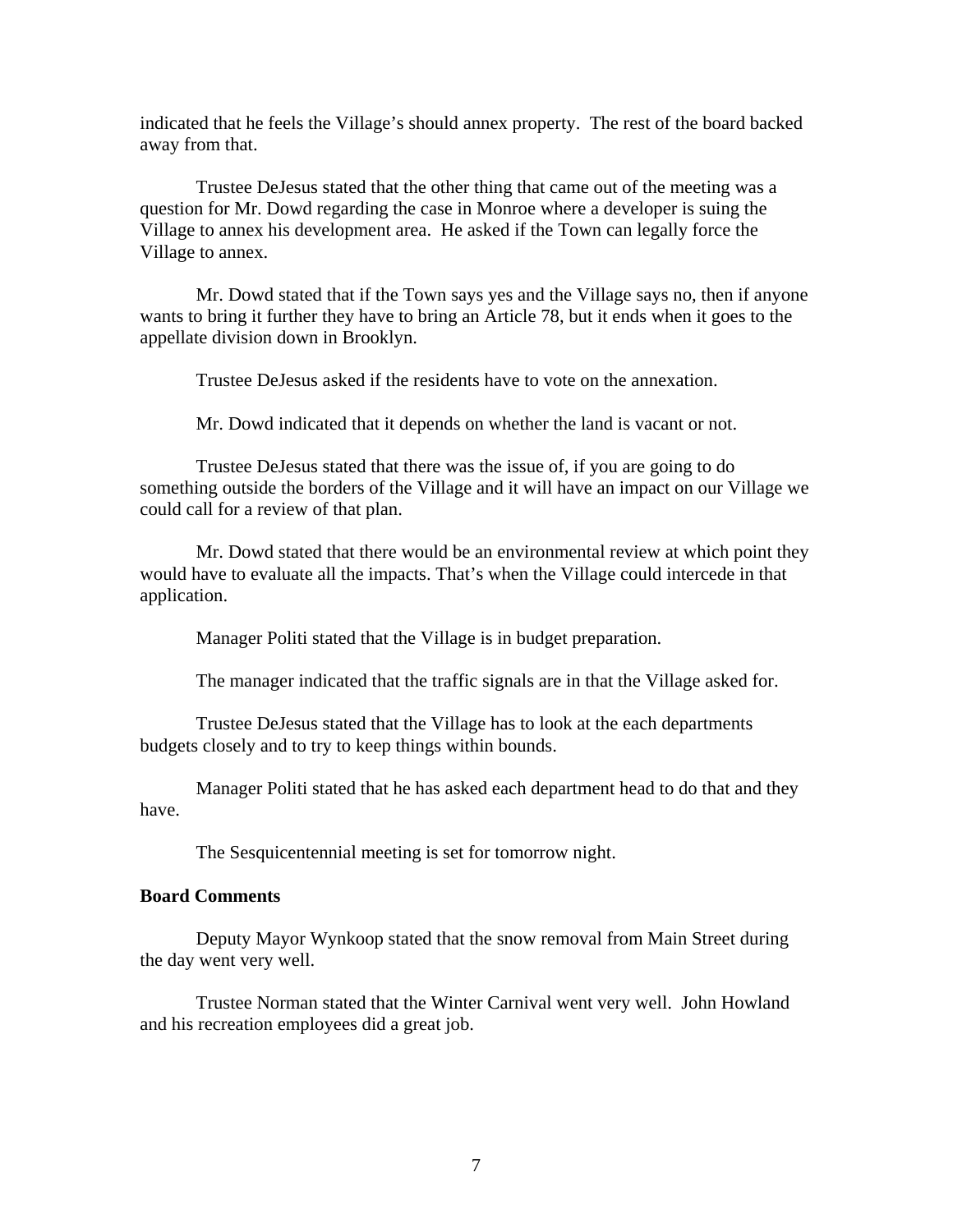Trustee Norman also stated that she received a complaint from a few of the mothers that walk their children to Wooster Grove. They have asked to have snow removed from the sidewalks. They have to walk in the road.

 Trustee Keator also indicated that the Winter Carnival went well and Mr. Howland and his employees did a great job.

Trustee DeJesus asked about the foot bridge on East Main Street.

 Manager Politi stated that he will give Trustee DeJesus an update as soon as he gets more information. It will be very expensive.

 Trustee DeJesus stated that the graphic design on the corner of East Main Street and Hepper Street constantly park a truck on the sidewalk and that is a public sidewalk. They need to be informed to park elsewhere. They also pile the snow from the sidewalk to the corner blocking the sidewalk.

## **Mayor- Comments**

Mayor Pellegrino stated that he was in the diner talking to the owner and he indicated that the parking problems with Sweeney's is back. He will be coming in to discuss this.

 The Mayor spoke to Mayor Brescia about the electric cars that the county received. He put in a request with Mayor Brescia and County Executive Diana for one of the cars.

Mayor Pellegrino indicated that the Rail Trail committee will be meeting soon.

# **Executive Session**

Trustee Keator moved to hold an Executive Session pursuant to 105-(f) Personnel, of the Public Officers Law. Seconded by Trustee Norman. All ayes. Motion carried.

 Trustee Norman moved to reconvene the regular meeting . Seconded by Trustee Keator. All ayes. Meeting reconvened.

 Trustee Norman moved to approve the contract with W.S. Contracting. Seconded by Trustee Hurd. All ayes. Motion carried.

#### **Adjournment**

Trustee Keator moved to adjourn. Seconded by Trustee Norman. All ayes. Meeting adjourned.